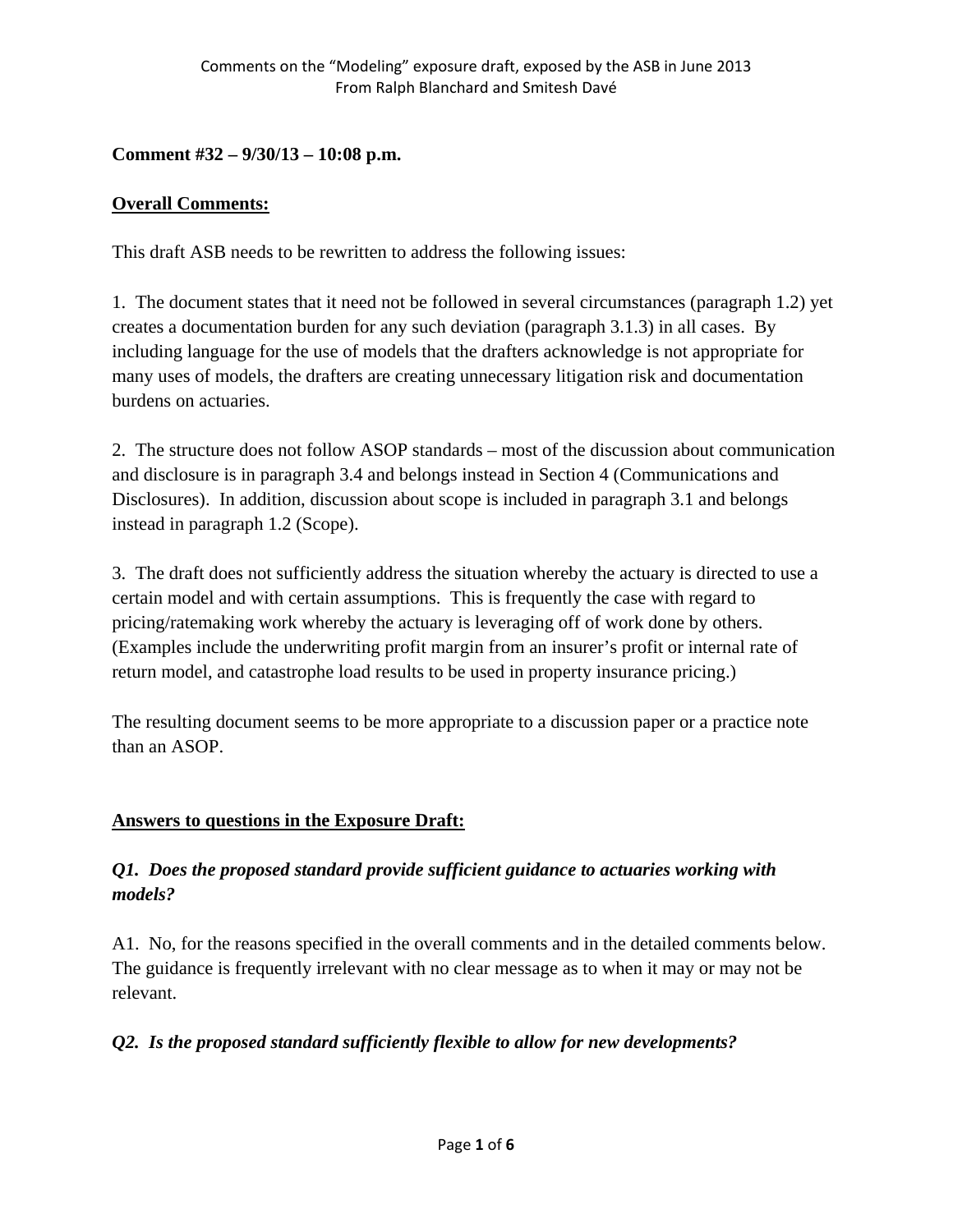A2. No, as it does not sufficiently address the situation whereby the actuary relies on others for the choice of models and/or the output of models.

#### *Q3. The draft ASOP starts with a wide scope, but allows the actuary to use professional judgment to identify those instances (such as those involving minimal reliance by the user, or resulting in a non-material financial effect) where some guidance described in this ASOP is not appropriate or practical. Is this clear and appropriate?*

A3. It is not appropriate. The current wording (and requirement to "justify limiting the full application of the guidance") provides an unnecessary burden to any actuary seeking to comply with this document. The guidance should be clearer as to which sections/paragraphs apply to which situations. In general, the approach taken in this draft is better suited to a practice note than an ASOP.

# *Q4. In those instances where some guidance described in this ASOP is not appropriate or practical and the deviations from guidance are "not material," the actuary does not need to disclose these deviations. Is this clear and appropriate?*

A3. It is not sufficiently clear. There are some paragraphs where it is clear and many where it is not. The guidance should be clearer as to which sections/paragraphs apply to which situations. In general, the approach taken in this draft is better suited to a practice note than an ASOP.

# *Q5. Appropriate documentation simplifies later use and development of current models as well as allowing easier review by principals and other actuaries. Section 3 contains guidance with regard to documentation. Is this guidance clear and appropriate?*

A5. There was only one paragraph in Section 3 that addressed this issue (i.e., paragraph 3.6). That paragraph was extremely generic and did not seem to have any clear tie to the "modeling" topic. As such, this wording is probably better suited to a general practice standard such as ASOP #1.

# *Q6. Does the use of bold font to identify defined terms improve the readability and clarity of the standard? If not, what suggestions do you have to improve the recognition of defined terms in the standard?*

A6. Yes, it does improve the clarity of the document.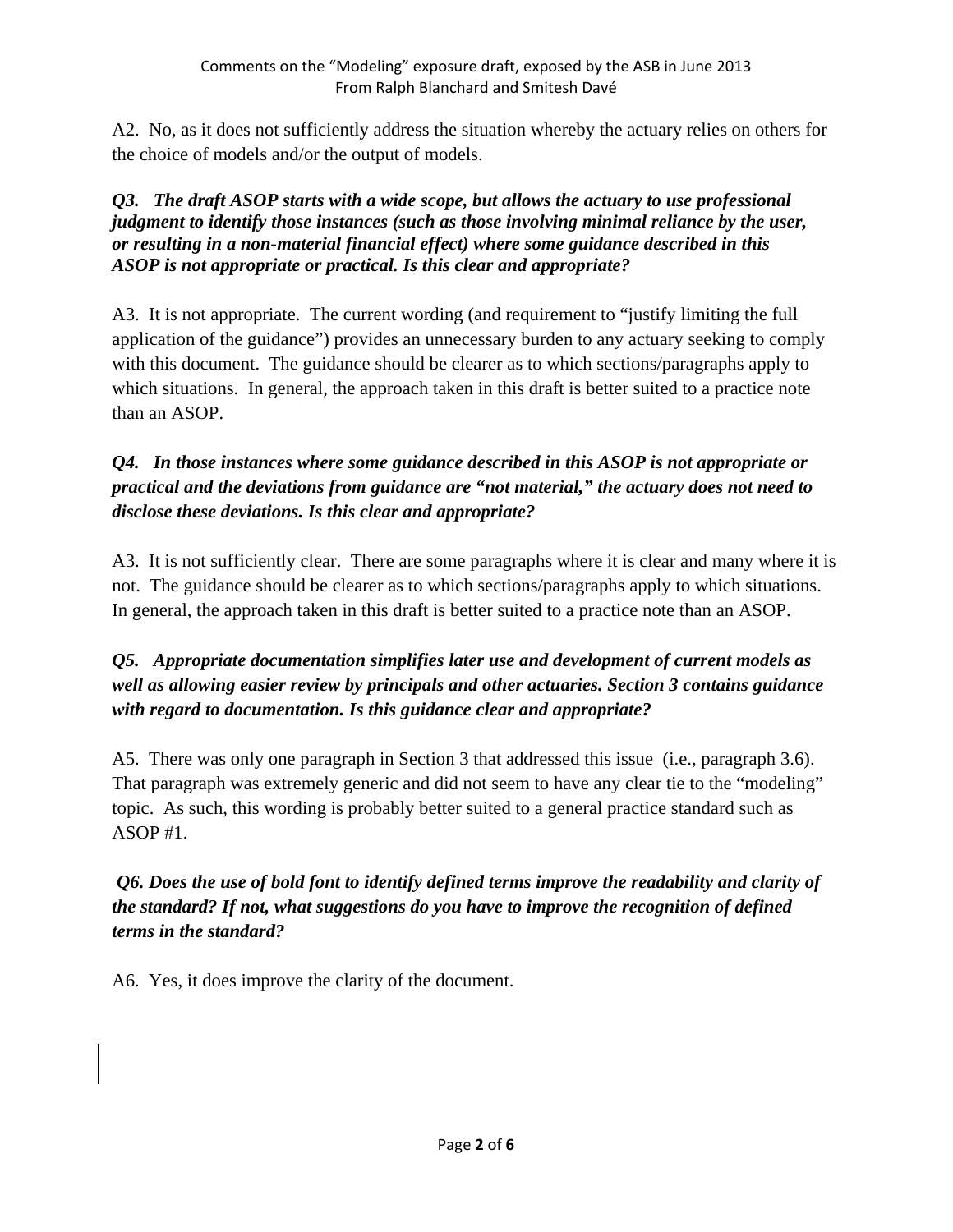#### **Detailed Comments (by paragraph number)**

#### 1.2 Scope

This paragraph says

*"… there may be less significant instances, such as those involving minimal reliance by the user, or resulting in a minimal financial effect, where some guidance described in this ASOP is not appropriate or practical, as discussed in section 3.1."* 

This wording essentially says that this guidance is not always useful or relevant, yet it leaves the choice of when it is relevant up to the actuary. There is already a way to address guidance that is not appropriate via "deviation" language found in all ASOPs. Hence this wording is unnecessary if the concern is that there may be rare instances where the guidance is not appropriate. Yet this wording seems to say that the guidance will frequently be inappropriate.

If this language will frequently be inappropriate, then it is not appropriate for an ASOP. Instead this calls for a Practice Note, Discussion Paper or educational paper.

This draft ASOP also implicitly requires the actuary to document any such judgment call to not fully apply the guidance (via the language in paragraph 3.1.3), thereby increasing the burden on the actuary. This language creates unnecessary litigation risk that can only be fully mitigated through always applying all the guidance in this ASOP (even where not appropriate) or by not using a model even when appropriate.

#### 2.8 Margin

There are (at least) three types of margins that this definition could refer to, not all of which may be appropriate for the guidance. As such, more specificity is needed in this definition.

These three types are:

- $\bullet$  A margin for adverse deviation i.e., a conservatism
- $\bullet$  A reflection of the market charge for risk this is not a conservatism but instead is a market price of risk
- A correction for a known or perceived bias this is not a conservatism. It is a correction that adjusts a value to an unbiased state.

### 2.9 Model

This definition of a model is way too broad and general to be appropriate for an ASOP. Virtually all of an actuary's work could be deemed to be governed by this ASOP. This creates an unreasonable burden on the actuary to either follow this ASOP (full application) in all situations or to judgmentally opt out, but then have to identify, justify and disclose the rationale for deviating from this ASOP. Additionally, such a broadly worded definition unreasonably increases litigation risk for the practicing actuary.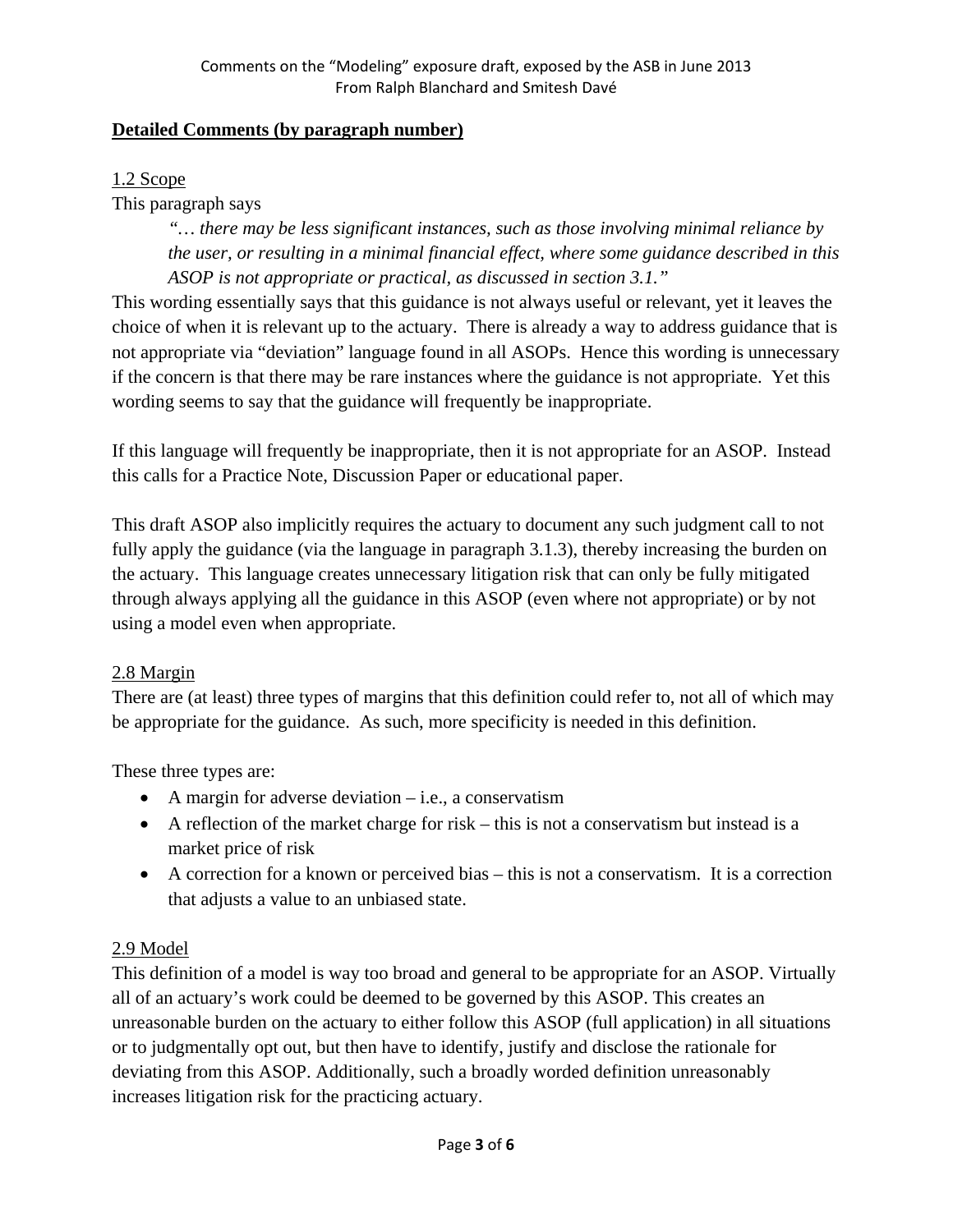### 3.1 Application of ASOP Guidance

The "guidance" in this paragraph belongs in the scope section, as it discusses the situation as to when the guidance applies.

# 3.1.2 Models Developed by Others

#### This section says that *"If the actuary uses a model designed or built by someone else … full application of the guidance in this ASOP may not be necessary."*

This guidance, however, still requires (via paragraph 3.1.3) the actuary to justify not applying the full guidance. As such, this wording is not effective. If the desire is to limit the expectations with regard to using a model designed or built by others then there needs to be better coordination in the standard between the two paragraphs.

This paragraph also requires an actuary using a model built by another to "*make a reasonable and appropriate attempt*" to understanding :

*"a. the basic workings of the model; b. major sensitivities and dependencies within the model; and c. key strengths and limitations of the model."* 

I question whether this should always be the case. For example, many property/casualty companies have one area develop the model for determining profit loads for the company's rate filings. The results of such models can't be called immaterial to the ratemaking workproduct, yet knowledge of such models workings is not considered a key part of the actuary doing the individual rate indications. They are using a tool developed by others and standardized for use throughout the company. It is comparable to using an excel macro developed by one person in a department that is relied upon by all in the department. The actuary doing the rate indication is focusing (and is responsible within the company) for the loss and premium components of the indication, not the profit load, yet this draft ASOP implies otherwise.

(Note that if this component of the rate indication is challenged in a rate hearing, it is a separate actuary that testifies with regard to that component.)

### 3.2.1 Designing, Building, or Developing the Model for the Intended Application

The last sentence of this paragraph provides a list of required considerations for all designing, building or developing work. All items in this list are required considerations as the paragraph is currently worded. But ot all the items in this list are necessary for many modeling applications. For example, a pricing model designed to differentiate between different insureds for auto insurance would not need to bother with "stochastic analyses or stress testing". They also may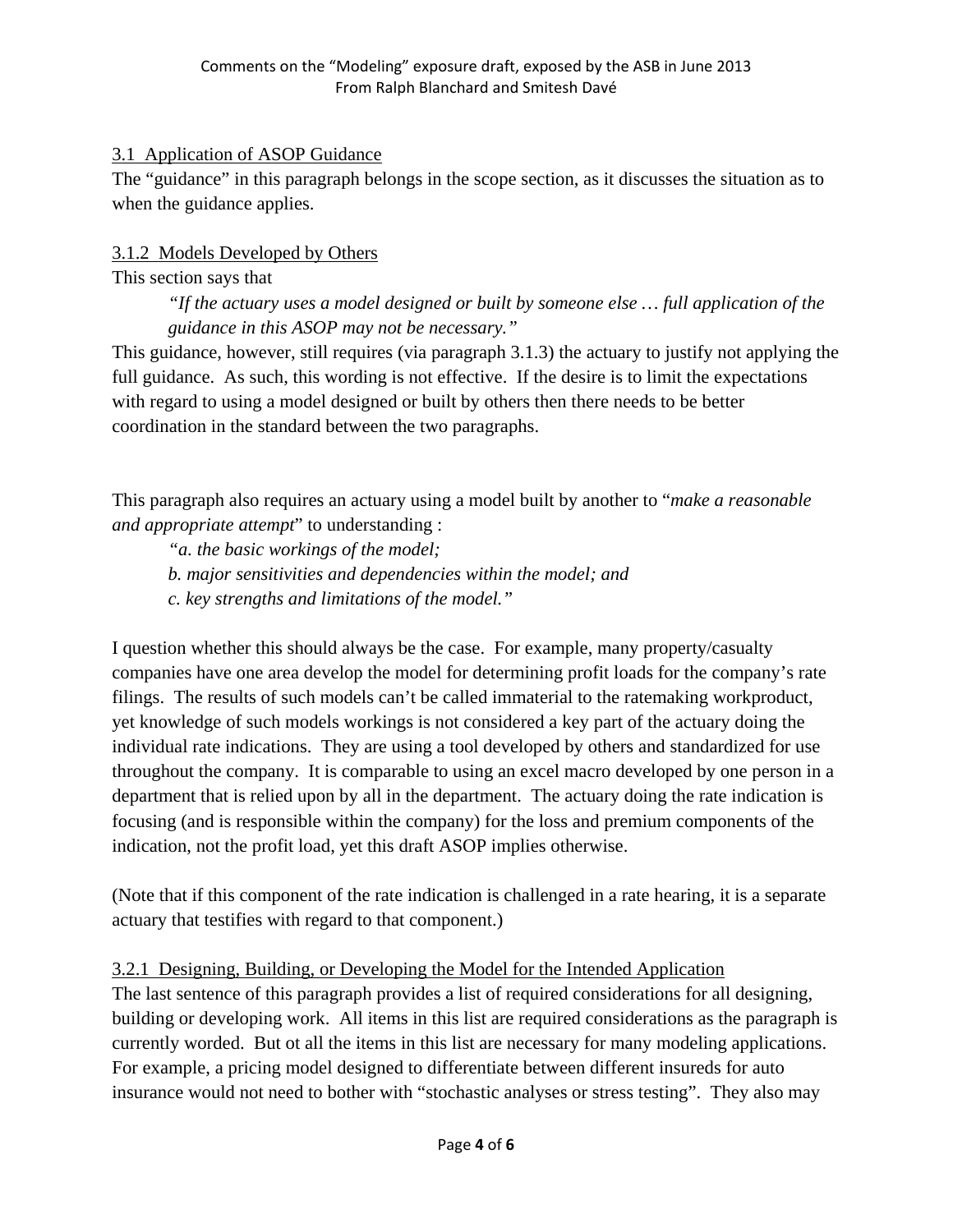not need to worry about "volatility around expected values", as their focus is more with regard to the volatility or sensitivity of the expected value indication. Recommend that this list be a list of possible considerations, depending on the application, rather than required considerations for all applications.

# 3.2.2 Selecting or Using the Model for the Project's Objective,

#### 3.2.5 Model Structure

### 3.3 Mitigation of Model Risk

These paragraphs (or some new paragraphs) need to consider the situation where the actuary is directed to use a certain model – i.e., has no role in selecting which model to use. Examples include, but are not limited to, profit load models and catastrophe models.

### 3.2.7.a.4 Experience Used (margins)

This bullet point says that the actuary should consider:

*"whether it would be appropriate to include a margin for an assumption or parameter where experience data are not full credible and where the assumption or parameter is significant".* 

Such guidance is deficient as it does not discuss the type of margin that the actuary should consider. (See comment on paragraph 2.8, definition of Margin.) The guidance should probably vary for situations where the margin is a correction for a perceived bias, versus where the margin might be viewed as conservatism. The use of margins may also be dictated by the context, yet this "guidance" does not point to context as a determinator of whether or not a margin is appropriate.

### 3.2.7.c Consistency

The second sentence of this paragraph would benefit from a slight change by adding somewhere the phrase "*where the model used includes an economic scenario generator*". As worded it implies that all models include economic scenario generators.

# 3.2.7.e Documentation

This paragraph requires the actuary to document "*assumptions, data and parameters used in the model*". Used by whom? By the modelers or by the actuary using the model? There can be a huge difference in these two for some models. Where the actuary is using a model built by others, the actuary should only be required to document the model used and the actuary's input into the model, not the input (i.e., assumptions, data and parameters) of the model builders.

### 3.4 Presentation

This paragraph (and all its subsections) appears to belong in Section 4 (Communications and Disclosure), not Section 3.